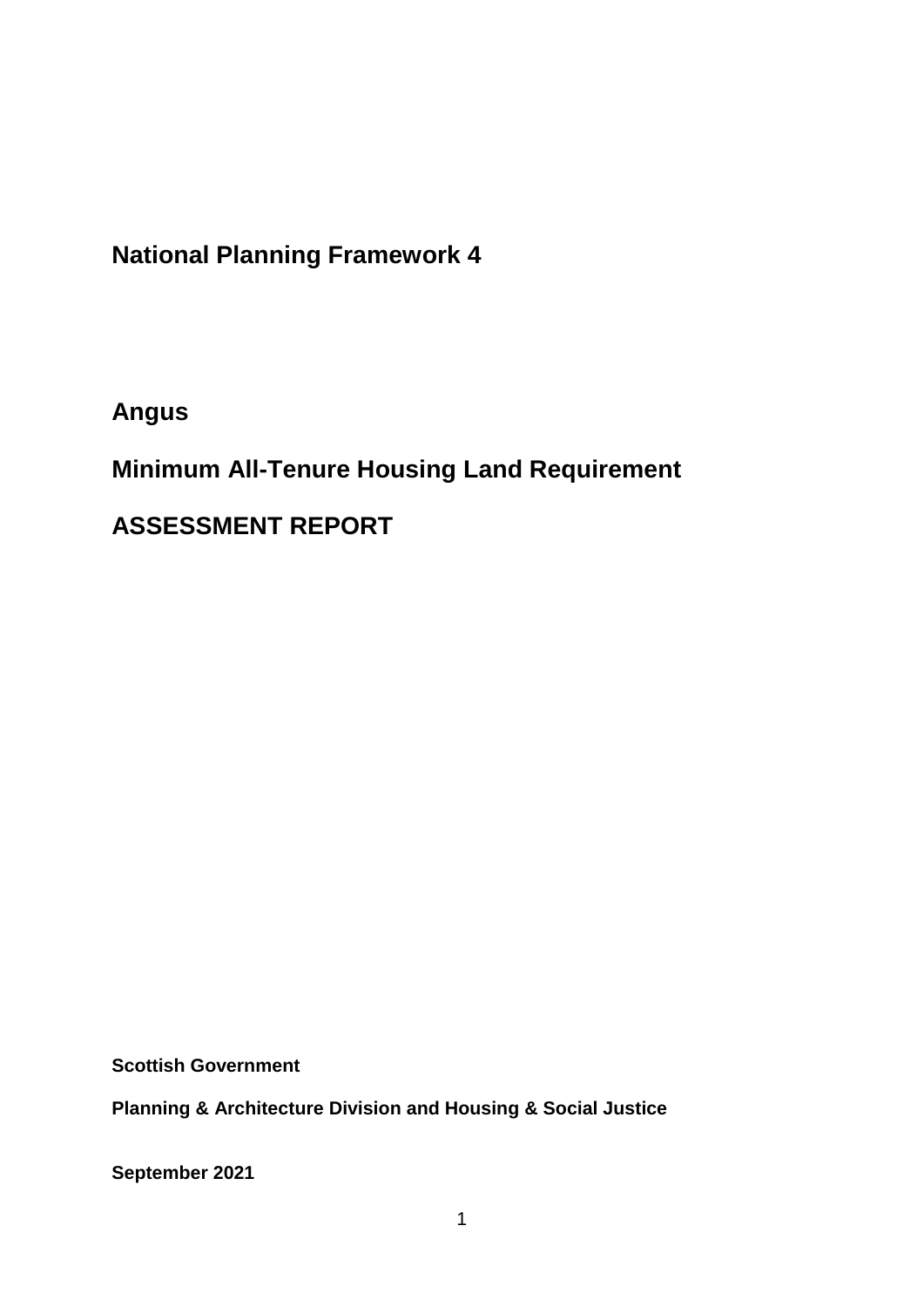| <b>CORE OUTPUTS ASSESSMENT</b>                                                                                                                                                                                                                                                                                                                                                                                                           |                                                                           |                                                                                                                                                                                                                                                                                                                                                                                                                                                                                                                                                                                                                                                                                                                                                                                                                                                                                                                                             |                |                                                     |                                               |  |  |  |  |
|------------------------------------------------------------------------------------------------------------------------------------------------------------------------------------------------------------------------------------------------------------------------------------------------------------------------------------------------------------------------------------------------------------------------------------------|---------------------------------------------------------------------------|---------------------------------------------------------------------------------------------------------------------------------------------------------------------------------------------------------------------------------------------------------------------------------------------------------------------------------------------------------------------------------------------------------------------------------------------------------------------------------------------------------------------------------------------------------------------------------------------------------------------------------------------------------------------------------------------------------------------------------------------------------------------------------------------------------------------------------------------------------------------------------------------------------------------------------------------|----------------|-----------------------------------------------------|-----------------------------------------------|--|--|--|--|
|                                                                                                                                                                                                                                                                                                                                                                                                                                          | 1                                                                         | <b>Locally Adjusted Estimate</b>                                                                                                                                                                                                                                                                                                                                                                                                                                                                                                                                                                                                                                                                                                                                                                                                                                                                                                            |                |                                                     |                                               |  |  |  |  |
|                                                                                                                                                                                                                                                                                                                                                                                                                                          |                                                                           |                                                                                                                                                                                                                                                                                                                                                                                                                                                                                                                                                                                                                                                                                                                                                                                                                                                                                                                                             |                | <b>Initial</b><br><b>Default</b><br><b>Estimate</b> | Locally<br><b>Adjusted</b><br><b>Estimate</b> |  |  |  |  |
|                                                                                                                                                                                                                                                                                                                                                                                                                                          |                                                                           | <b>Angus</b>                                                                                                                                                                                                                                                                                                                                                                                                                                                                                                                                                                                                                                                                                                                                                                                                                                                                                                                                |                | 850                                                 | 2,550                                         |  |  |  |  |
|                                                                                                                                                                                                                                                                                                                                                                                                                                          |                                                                           | The locally adjusted estimate (2,550) is primarily driven by the adjustments<br>made to existing housing need. It has been benchmarked against Scottish<br>Government completions figure (2,464) (Housing statistics quarterly update:<br>new housebuilding and affordable housing supply - gov.scot (www.gov.scot)<br>and the authority's Housing Land Audit (HLA) completions (2,919).                                                                                                                                                                                                                                                                                                                                                                                                                                                                                                                                                    |                |                                                     |                                               |  |  |  |  |
|                                                                                                                                                                                                                                                                                                                                                                                                                                          | $\overline{2}$<br><b>Household Projections (Newly-Forming Households)</b> |                                                                                                                                                                                                                                                                                                                                                                                                                                                                                                                                                                                                                                                                                                                                                                                                                                                                                                                                             |                |                                                     |                                               |  |  |  |  |
|                                                                                                                                                                                                                                                                                                                                                                                                                                          |                                                                           | The National Register of Scotland (NRS) 2018-based principal migration<br>variant has been used by the council. The single year data is generated<br>correctly within the Excel calculator.                                                                                                                                                                                                                                                                                                                                                                                                                                                                                                                                                                                                                                                                                                                                                 |                |                                                     |                                               |  |  |  |  |
| The authority considered 3 scenarios and have used one which is based on<br>the principal variant, however, it has been adjusted so that the annualised<br>figure is based on a 10 year period rather than a 15 year period. The<br>reasoning given for this is that more of the new households form in the first 10<br>years compared to 15 years, so that the latter produces slightly lower<br>estimates of newly-forming households. |                                                                           |                                                                                                                                                                                                                                                                                                                                                                                                                                                                                                                                                                                                                                                                                                                                                                                                                                                                                                                                             |                |                                                     |                                               |  |  |  |  |
|                                                                                                                                                                                                                                                                                                                                                                                                                                          |                                                                           | The Scottish Government used the 15 year approach so that the 10 year<br>MATHLR would still be valid for use in the next Local Development Plan (LDP)<br>even if this is not undertaken in the first five years after NPF4 has been<br>formally adopted. The current Angus LDP was adopted on 23 September<br>2016. On their website, Angus Council indicate their intention to prepare a<br>new LDP under the new legislative requirements introduced by the Planning<br>(Scotland) Act 2019. They note this is likely to see a new LDP adopted in late<br>2023 / early 2024. In their Development Plan Scheme, Angus consider the<br>benefit of this will be to prepare a plan that focuses on placemaking and<br>development delivery, and be in closer alignment with wider national priorities.<br>On this basis, it is expected that the planning authority will progress a new LDP<br>within the earlier years of the NPF timeframe. |                |                                                     |                                               |  |  |  |  |
|                                                                                                                                                                                                                                                                                                                                                                                                                                          | <b>Household Projection: Default Compared to Adjusted Estimates</b>       |                                                                                                                                                                                                                                                                                                                                                                                                                                                                                                                                                                                                                                                                                                                                                                                                                                                                                                                                             |                |                                                     |                                               |  |  |  |  |
|                                                                                                                                                                                                                                                                                                                                                                                                                                          |                                                                           |                                                                                                                                                                                                                                                                                                                                                                                                                                                                                                                                                                                                                                                                                                                                                                                                                                                                                                                                             | <b>Default</b> | <b>Adjusted</b>                                     |                                               |  |  |  |  |
|                                                                                                                                                                                                                                                                                                                                                                                                                                          |                                                                           | <b>Angus</b>                                                                                                                                                                                                                                                                                                                                                                                                                                                                                                                                                                                                                                                                                                                                                                                                                                                                                                                                | 500            |                                                     | 650                                           |  |  |  |  |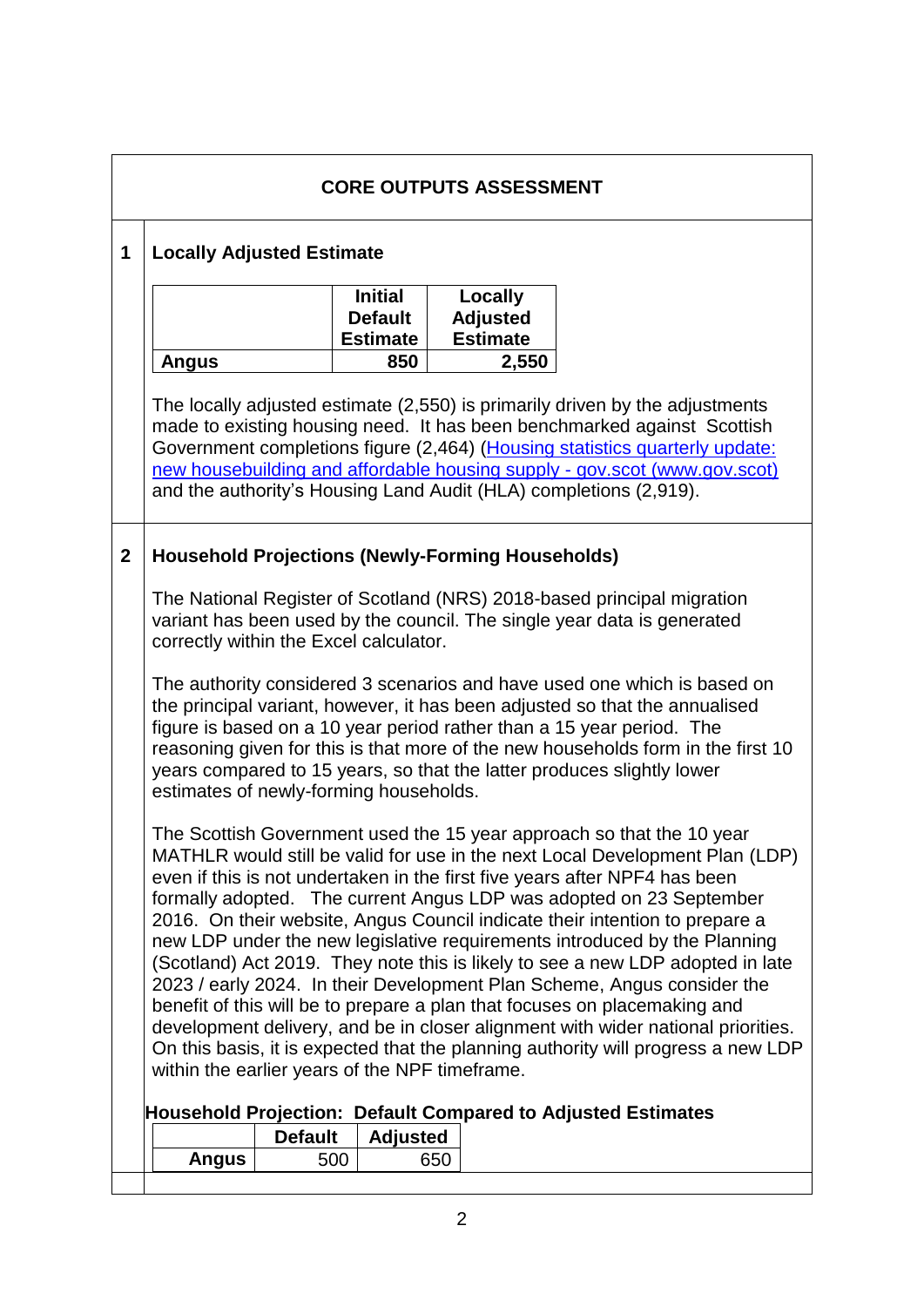| $\overline{3}$ | <b>Existing Housing Need</b>                                         |                                                                                                                           |                 |                                                                                                                                                                                                                                                                                                                                                                                                                                                                                                                                                                                                                                                                                                                                                                                                                                                                                 |  |  |  |  |  |
|----------------|----------------------------------------------------------------------|---------------------------------------------------------------------------------------------------------------------------|-----------------|---------------------------------------------------------------------------------------------------------------------------------------------------------------------------------------------------------------------------------------------------------------------------------------------------------------------------------------------------------------------------------------------------------------------------------------------------------------------------------------------------------------------------------------------------------------------------------------------------------------------------------------------------------------------------------------------------------------------------------------------------------------------------------------------------------------------------------------------------------------------------------|--|--|--|--|--|
|                | <b>Existing Housing Need: Default Compared to Adjusted Estimates</b> |                                                                                                                           |                 |                                                                                                                                                                                                                                                                                                                                                                                                                                                                                                                                                                                                                                                                                                                                                                                                                                                                                 |  |  |  |  |  |
|                |                                                                      | <b>Default</b>                                                                                                            | <b>Adjusted</b> |                                                                                                                                                                                                                                                                                                                                                                                                                                                                                                                                                                                                                                                                                                                                                                                                                                                                                 |  |  |  |  |  |
|                | <b>Angus</b>                                                         | 150                                                                                                                       | 1,350           |                                                                                                                                                                                                                                                                                                                                                                                                                                                                                                                                                                                                                                                                                                                                                                                                                                                                                 |  |  |  |  |  |
|                | $\bullet$<br>$\bullet$<br>$\bullet$<br>$\bullet$<br>$\bullet$        | sample is statistically robust.<br>concealed and overcrowded households<br>substantially higher than the default figures. |                 | The TAYplan authorities invited Arniel Johnston to assist in their next Housing<br>Need and Demand Assessment (HNDA) including alternative existing housing<br>need estimates. The estimates were produced using a household survey<br>carried out online and by telephone with around 2,100 interviews being<br>undertaken, including around 850 from Angus residents. The methodology<br>used took account of the need to avoid double counting and to ensure the<br>The proposed existing housing need figures are derived from five elements:<br>homeless households and those in temporary accommodation<br>households under threat of eviction/repossession<br>waiting list information related to those requiring specialist housing<br>poor quality housing (Below Tolerable Standards)<br>The use of these element results in existing housing need estimates that are |  |  |  |  |  |
| 4              | <b>Flexibility Allowance</b>                                         |                                                                                                                           |                 |                                                                                                                                                                                                                                                                                                                                                                                                                                                                                                                                                                                                                                                                                                                                                                                                                                                                                 |  |  |  |  |  |
|                | Angus use the default flexibility allowance of 30%.                  |                                                                                                                           |                 |                                                                                                                                                                                                                                                                                                                                                                                                                                                                                                                                                                                                                                                                                                                                                                                                                                                                                 |  |  |  |  |  |
|                |                                                                      |                                                                                                                           |                 |                                                                                                                                                                                                                                                                                                                                                                                                                                                                                                                                                                                                                                                                                                                                                                                                                                                                                 |  |  |  |  |  |
|                |                                                                      |                                                                                                                           |                 |                                                                                                                                                                                                                                                                                                                                                                                                                                                                                                                                                                                                                                                                                                                                                                                                                                                                                 |  |  |  |  |  |

# **CORE PROCESSES ASSESSMENT**

# **1 Using the Response Template and Excel Calculator**

The Response Template has been used, the word limit is not exceeded and the template has been completed correctly.

The Council has used and submitted the Excel Calculator provided by the Scottish Government in order to adjust the default estimate.

# **2 Housing Market Partnership (HMP) and Stakeholders Involvement**

In April emails were sent to the HMP consisting of house builders and Registered Social Landlords active in Angus, Homes for Scotland, and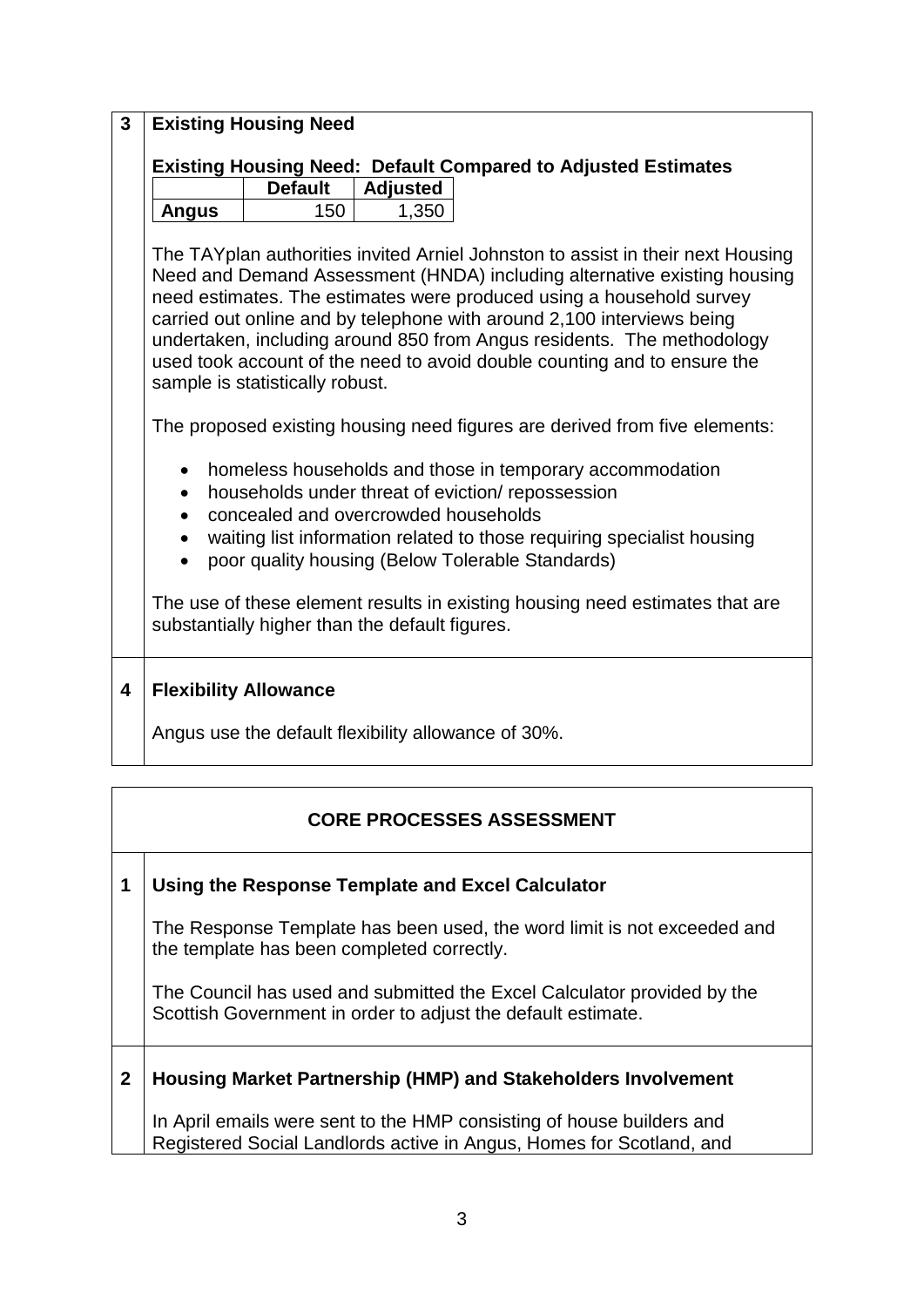Scottish Federation of Housing Associations inviting early responses to the initial default estimate.

A joint online event bringing together the Tayside area authorities was held on 25 May, 2021 in inform the response to this work. Tayside-wide 66 attended, 22 from the Angus area. Through the workshop the HMP and stakeholders expressed support for the locally adjusted estimate although a substantial proportion of participants sought to promote a higher figure. It was recognised that there would be "opportunity for the housing land requirement in the LDP to be higher based on other information and research that comes forward between draft and publication".

Universally, stakeholders agreed that the initial default estimate is a significant underestimation of the housing need. Stakeholders supported the principle that the estimate of existing housing need should extend beyond temporary accommodation and both overcrowded and concealed households to measure the needs of those with; specialist housing needs; and poor housing condition. Having considered the evidence presented, the suggested local estimate of existing housing need was assessed by stakeholders as robust.

It was noted at the workshop that using completions over the past decade as a benchmark may be scarred slightly from the financial crisis in 2008. Moreover, using a 10-year annualised figure of 255 homes per annum may mean the MATHLR is still light due to current high demand. However, it was agreed this may be a matter for the LDP rather than the MATHLR.

The HMP and stakeholders registered that there was appetite for growth that needed to be reflected in the ambition of the MATHLR.

In principle, there was unchallenged agreement for a higher figure to replace the initial default estimate.

## **3 Joint Housing and Planning Senior Official Sign-Off**

Full sign-off by heads of planning and housing for Angus.

### **4 Statistical Evidence**

In the main, the Council has used well recognised sources of statistical evidence to support their case including:

- NRS, 2018-based household projections
- Scottish Government completions data (based on NB1 and NB2 returns and housing association data)
- completions data from the Council's Housing Land Audit

The Council has not used one set of completions data over another but has triangulated the data sources to make the case for change.